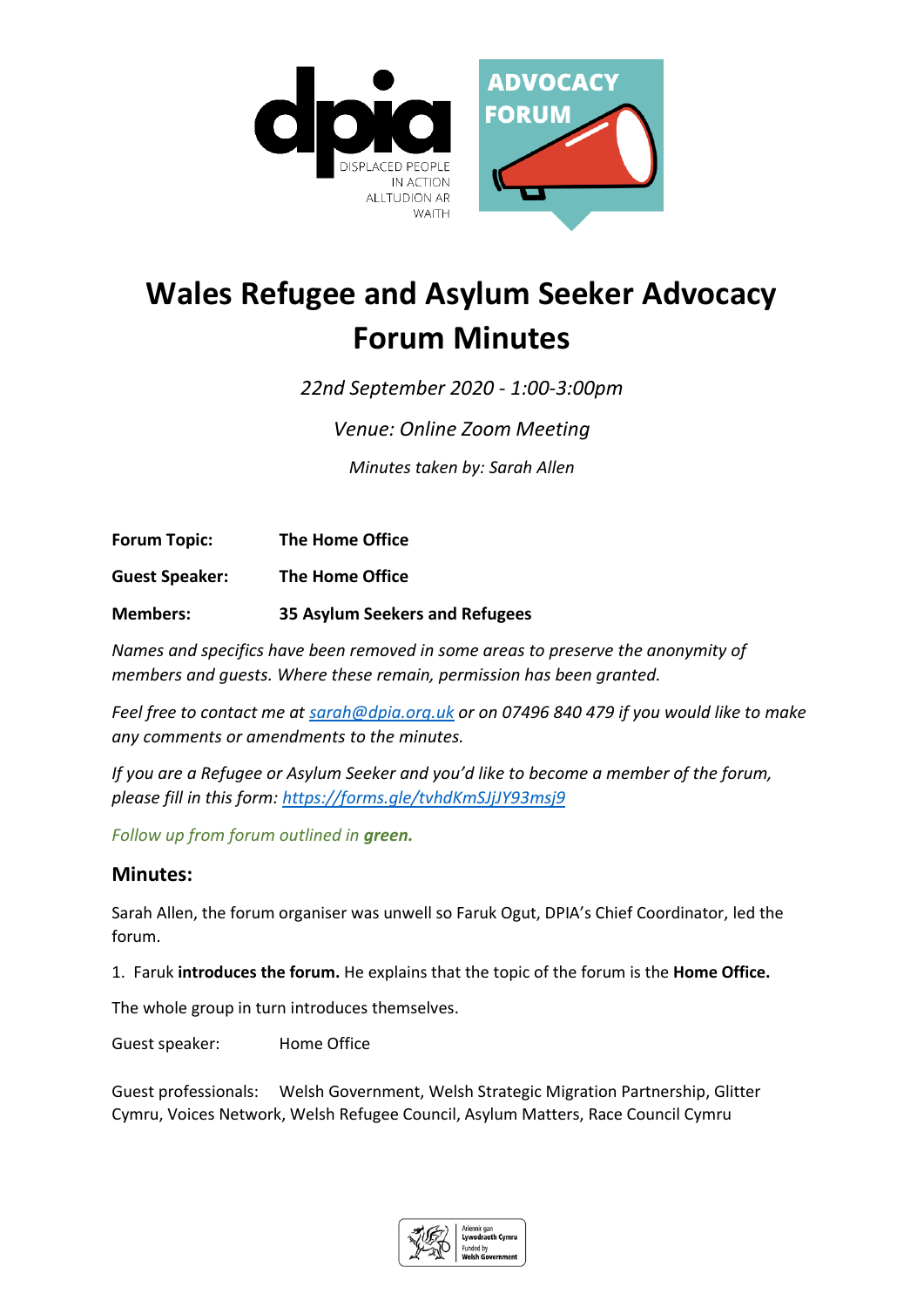2. The Home Office representative introduces himself. He manages the contracts with Clearsprings Ready Homes for accommodation and transport for Wales and the South West of England.

He says that he can primarily answer questions on accommodation in Wales. Individuals can also ask about other topics such as the asylum process, and he will pass it onto someone who can better respond to this.

3. A member shares that last week he **moved to a shared house after 6 months in a hostel**. He says they have many problems but **can only talk to migrant help who he feels don't do anything.** 

He gives the example that one time he came into his house and three men were smoking weed. The next day police came, found 1kg of marijuana and arrested one of the men. He was freed afterwards. A few days later someone had a fever and was moving through the whole accommodation without a mask. He says there is also a man in the accommodation who works in two places. The Ready Homes **manager knows and doesn't do anything.** He tried to call the Refugee Council but they didn't get back in touch. He called Migrant Help and they said they already knew about him but couldn't do anything.

He **says he has met many Clearsprings workers who have been racist** and said bad things to them. He says it is not his fault he cannot speak English.

- Home Office says that since this is very **specific and serious, if he could send the information** to DPIA after and pass that onto him, that would be best. He says they will need to resolve each of these situations.

- This was followed up, with further details sent to the Home Office and Clearsprings to investigate.

4. A member asks **what criteria they use for housing**, and **whether they check the houses** before Clearsprings gives these houses to them. He also asks, **what size houses need to be per person.** He feels his house is too small. He says 2 years ago the Home Office came to do some checks and they said that **the house was too small, but nothing was done** as they said that they had no choice.

- Home Office says in terms of checking the houses before they are occupied, they **do not have enough staff** to do that. They have to have an **understanding with Clearsprings that they are satisfying the requirements.** Where they are not doing this, they hope that it is reported so they can step in and take some action. **If something is wrong,** the channel for that would normally be **Migrant Help**. We also **randomly select properties throughout Wales to check** that Clearsprings are doing what they are supposed to, and **if they're not, financial penalties can be imposed** on them.

- The Home Office says that in terms of the property size, if he contacts DPIA with the details, they can pass this on for them to look into his case.

- DPIA emailed this individual after the forum to follow up

- The member says it **isn't just about his own case, it is about this being repeated** with others. He knows how hard it is for them to find houses, but the accommodation isn't

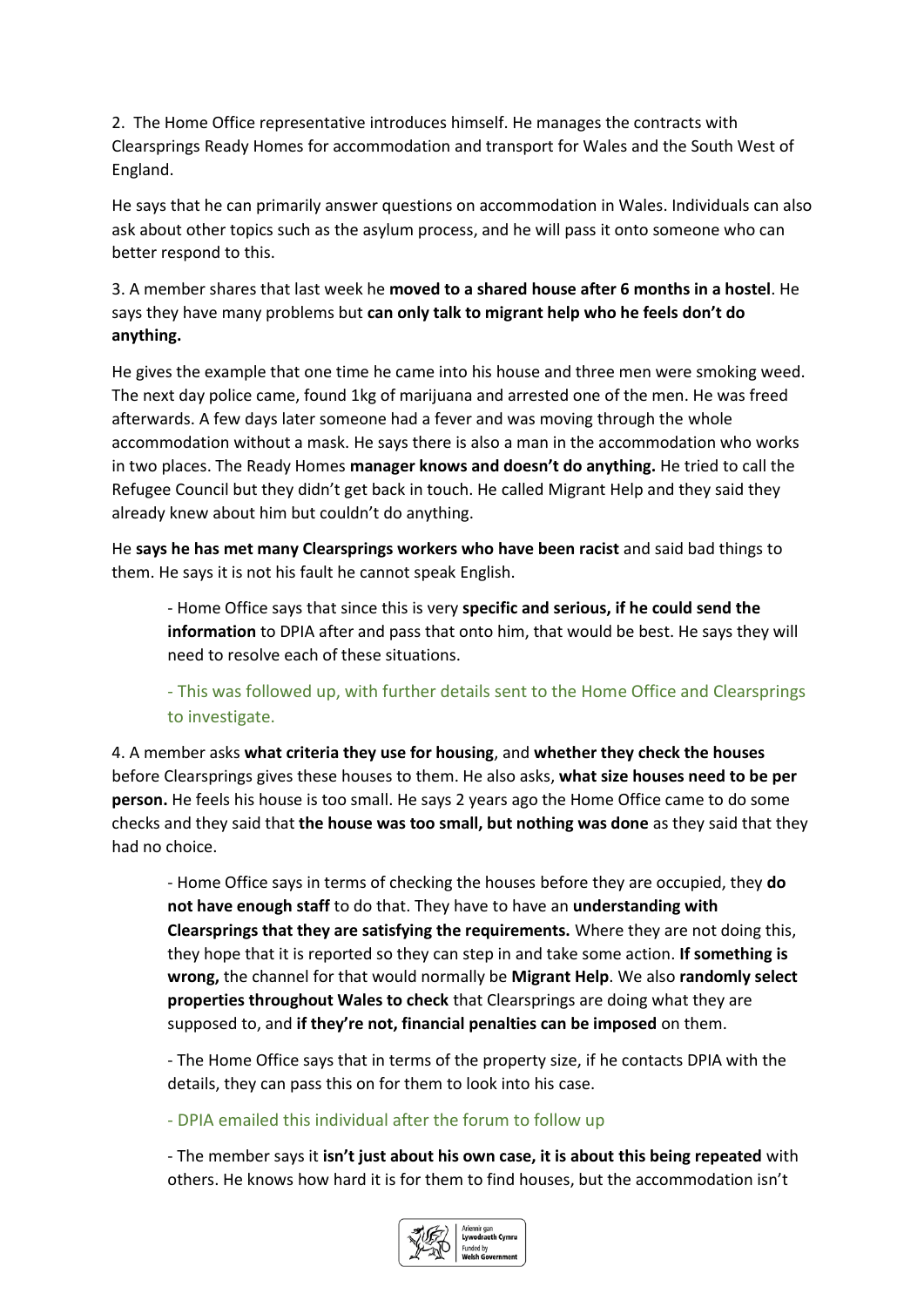appropriate. He said that **even his housing manager says that the house is too small** for his family.

- Home Office says that the house provided **has to be big enough** for the family size, this is **regardless of whether it is difficult for Clearsprings to source** accommodation. No one should be living in accommodation that isn't appropriate. He says they want everybody to be in accommodation the same standard as that on the private rental market. It **should be safe,** it **should be liveable** and have all of the equipment needed for your day to day needs and it **should be fit for purpose**. You **shouldn't be living in something that doesn't fit that criteria.** 

5. An individual says that she is living in a Clearsprings property, and she was recently **threatened by two men from the community** who came in the night. They knocked at the door and she called the police. **She reported it** to the appropriate places, but her concern is **how did they know that they are asylum seekers.** They did not tell anyone. She reported to police but they never got back to her. She talked about it with her housing manager who reported it to safeguarding. They **requested a chain lock** on the front door to increase security, but they said that **Clearsprings wouldn't allow this**. Clearsprings said that they would keep an eye on the property, but she **asks how they can keep an eye on this during the pandemic**.

- The Home Office responds that **people should not know that they are an asylum seeker,** and they have no need to know. He says that 'I don't tend to refer to anybody as an asylum seeker. You are people, we are all people. That's all that matters.' He says he doesn't know how they knew, but this could be as they use a limited number of properties in a limited area, that people get to know the properties that are in use. He says that **if there is anything on a property that identifies it, they would need to know about it** as we would need to take action. In terms of the **locks on the doors, this would be classed as a fire risk**. They would need to check if there are any solutions to help make the property more secure. The Home Office asks if this can be followed up through DPIA.

- She said the men clearly threatened them, and **people seeking asylum are vulnerable**. Some are recent arrivals and wouldn't know to call police, or what to do in this situation. She **feels that that property was not suitable** for asylum accommodation anymore because of this. She says it is **a rough area, and feels it is not safe for her family**. This is the **second incident in 2 years**.

- Home Office says that before they use any property, **Clearsprings contact the local authority** and ask if there's anything about the area that would make it unsuitable for you. They **also ask the police** whether they believe there are any issues in the area. The ask if there are issues in an area, as they **don't want to put individuals where they may become vulnerable or more vulnerable.** Over the years, areas get better or worse. The said they need to work out whether they should still should be using that property.

- DPIA got in contact with this individual to follow up.

6. A member says that they applied for leave [on the grounds of private life in the UK] earlier this year and they went to get her biometrics but couldn't get these. She **kept sending letters to the Home Office but could get no answers.** She said it feels like asylum seekers have been left

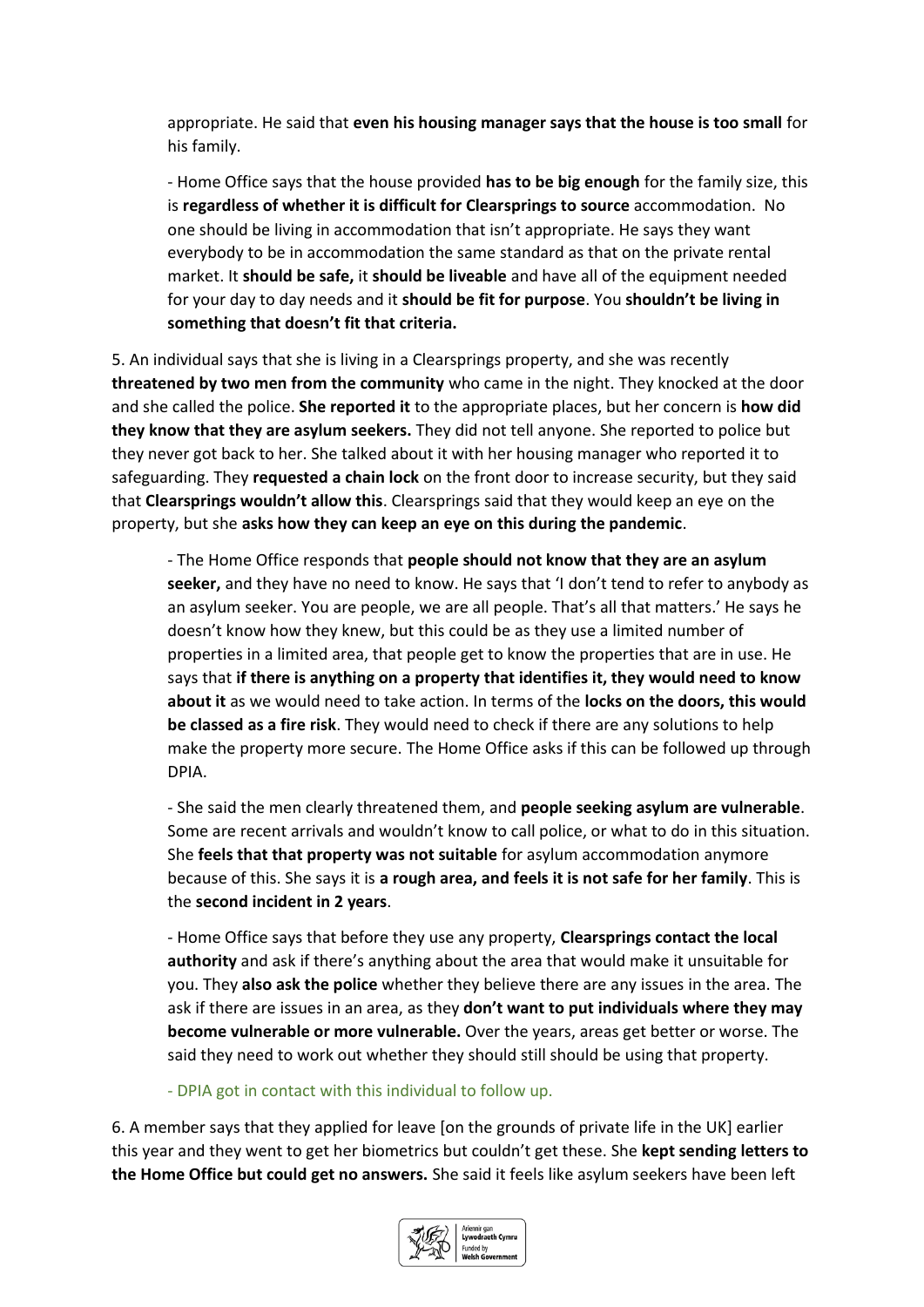behind during the pandemic**. Letters and emails aren't being answered**. She gets £39 a week, and to try to get an answer was **every week sending recorded mail, which costs money**. She said finally, she did get an answer but only because of her persisted contact. She asks why the Home Office lets already **vulnerable and suffering people wait for such a long time?** She has **been here for 8 years**. She notes that the Home Office have a criteria that after 7 years they can apply for this leave, but then they don't answer.

- Home Office says that with the pandemic they have **very few people in the office**. If people are sending post into the office, **post will be being dealt with less**. He says he will have to have a look at this from an asylum perspective, and **will mention to the asylum team the issue** with keeping in touch and ask how they're dealing with enquiries that come through.

#### - DPIA has contacted the Home Office to follow up on this point

7. A member says that he **recently got refugee status. He asks if he will be evicted in 28 days** or whether he will be allowed to stay because of the pandemic.

- The Home Office responds that during the height of the pandemic they didn't ask anyone who got a positive decision to leave their accommodation**. Since the 11th September they have started to send letters to people notifying them of 28 days.** He says they will send him a letter saying the date that he will need to leave the property. He advises him to begin looking at moving on.

8. A member notes that two individuals so far this forum have said they have waited for 7 and for 8 years. He asks **why does it take so long to decide on asylum cases, when this puts peoples' lives on hold** waiting for a final decision. He says he's seen people with fake papers get their status in no time, and other people who are disabled and desperate to get their status, waiting for years and getting nothing.

He says he knows Home Office are doing two asylum interviews a day, but there is **a massive queue**. It was on pause for five months because of coronavirus. **He feels two interviews a day is not enough.**

- Home Office says he can only really comment on the last part. He says that there is a **programme in place to try and get more people to come back into the Cardiff office safely**. They can only have a limited number of people in the building at a time without causing a massive risk because of the coronavirus. They **want to return to normal, but when it is safe to.**

9. An individual says that the Home Office is using Covid-19 to keep Asylum Seekers Emergency Accommodation for several months. He asks **when will the Home Office start to disperse asylum seekers from emergency accommodation?**

- Home Office says that they don't want people to be in IA for any length of time, but across the whole of the country, **they have not got the accommodation** to be able to put people. He says they want to **provide a roof and a safe place to be, and this short term accommodation is the only option** available. He says they are working to try and reduce this down. He says they are working with accommodation providers to ask if they can get more accommodation available.

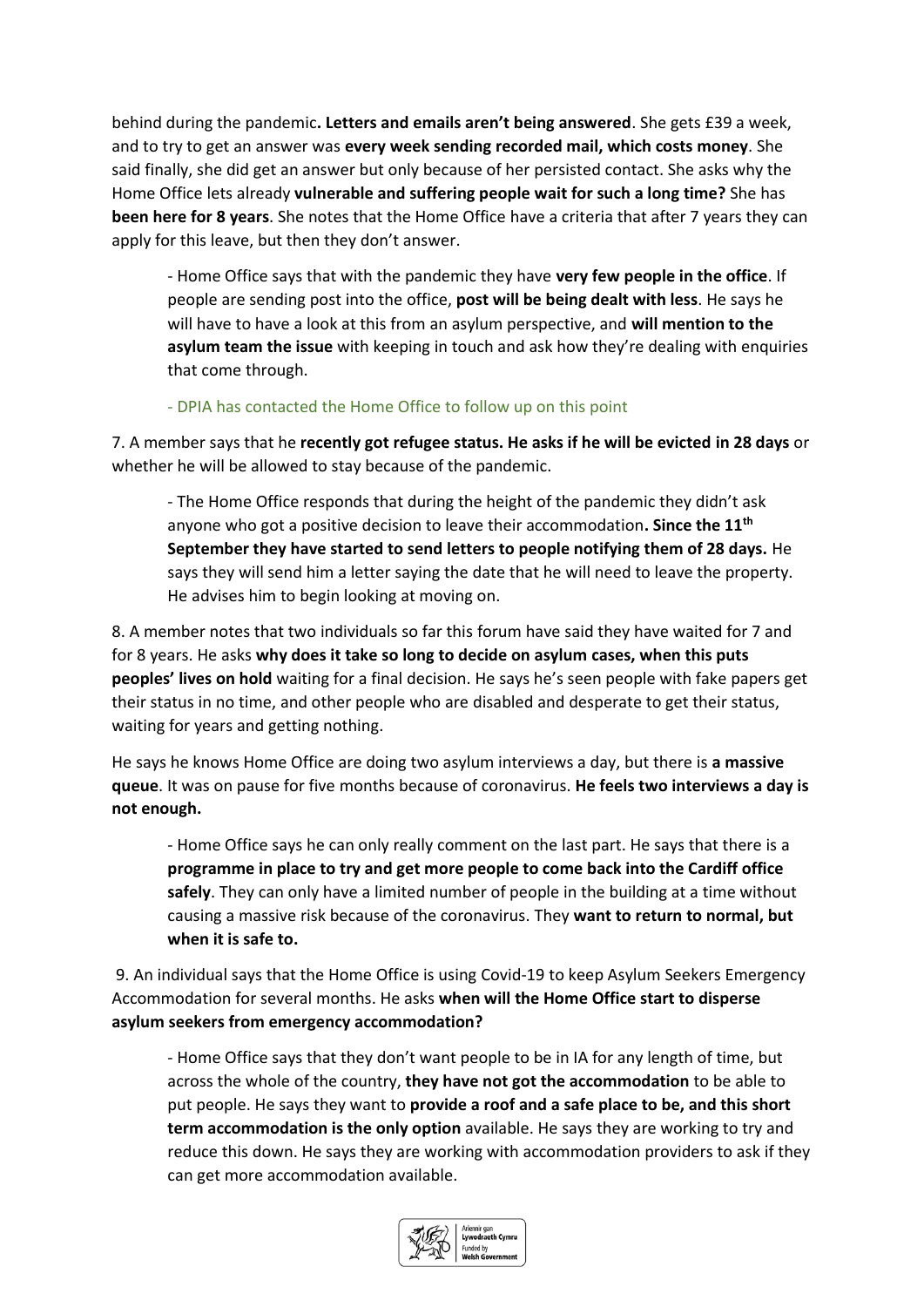He says that during the height of the pandemic they did not ask anyone to leave the accommodation, which has meant there has been less movement in terms of reallocating those properties. He says that **there is not the supply, but they are actively looking for this, so they we can get people out into dispersed accommodation.**

- The member says that he **feels that it is wrong to keep people in spaces like this for so long**, as it is hard to cope with daily life when they may also have to deal with health problems and also what they have gone through. He was here for 8 years and was kicked out of his accommodation. He says that **he felt he was not treated as a human being** but as garbage, thrown in the street. After pandemic, a charity helped him with accommodation, and it made him feel more human than he feels in Home Office accommodation. He feels being kept for long times in these hotels is completely wrong and insulting. He says he is **entitled to receive the dispersal accommodation, and start living as the rest of people do** every day, and it is wrong that he is not given this.

10. An individual asks **why doesn't the Home Office give organisations like WRC or BRC more powers to help with accommodation?** They know the problems of asylum seekers, but Migrant Help do not. He says that he is **scared to call Migrant Help**, more so than the Home Office. He **finds them intimidating, threatening.** He has even been told that he is not a British citizen, but and asylum seeker so he doesn't get medication for free, he has to pay.

- Home Office says he is sorry to hear this. He says **they attend the Welsh Strategic Migration Partnership** with the Welsh Refugee Council and Migrant Help to have conversation on these issues.

- The individual responds saying that **the WRC do a great job but have no power**. Neither do the Local Council. He was sleeping rough, but no one could do anything to help. These **should have more powers when asylum seekers get refused asylum support unfairly or wrongly.** He says he appreciates that the Home Office says he sees him as a person, but the system has **made him feel like he is just a number** not as a human being. He has faced so many problems, and is still being **held in initial accommodation for over 3 months.** When he asked his options, they told him to go to the street or stay where he is.

- Home Office says that what he's described is awful and not right. **Migrant Help are under contract to deliver a service**, that's what they should be doing. He says that if there are situations where they aren't, the Home Office should be told. Home Office **suggests that he writes down when and what happened** and they can look into it and try to make sure this doesn't happen again. In terms of the accommodation, **the pandemic is not an excuse, they need to have the properties to move people** into before they can be dispersed. Unfortunately, that has meant some people have had to stay where they are for longer than they usually would.

- Agreed for him to email DPIA with details to follow up this. The individual notes that he is worried that something bad will happen if he complains.

- Home Office says that you have the **right to complain if you aren't getting a service. Whether you complain has no impact on your asylum claim**.

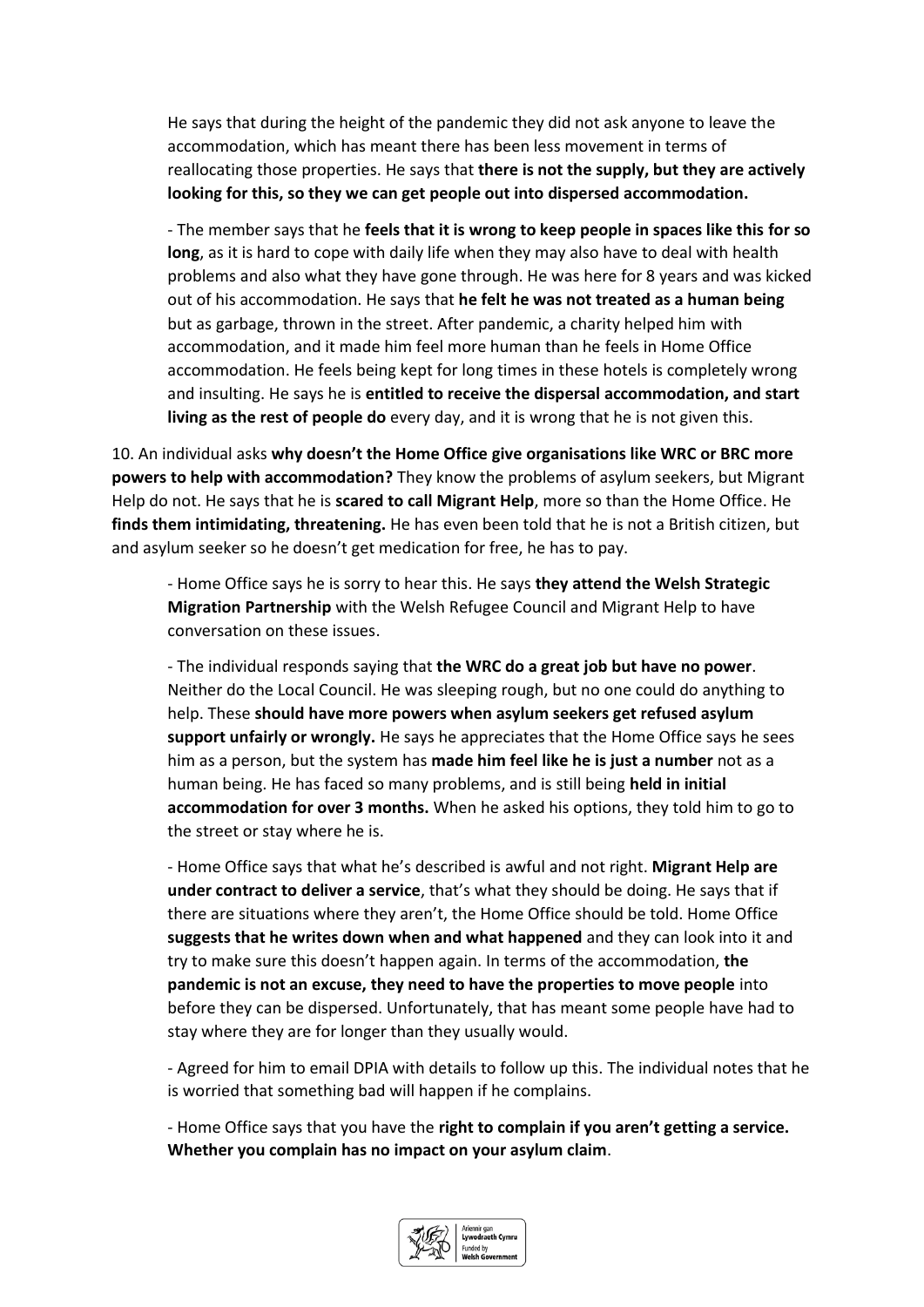10. An individual brings up the **eviction of asylum seekers whose asylum applications have been unsuccessful.** She asks in light of the pandemic, **who is responsible for their homeless status and safety.** Is this left to third sector organisations?

- The Home Office said that they have only been dealing with positive decisions rather than negative decisions until recently because of the pandemic. With those who have been refused asylum, **during the appeals process the Home Office are still required to provide accommodation.** It is only when you have **exhausted your appeals rights that the Home Office are no longer responsible** for their accommodation. If a person reaches this point in the process, there is an expectation that that person will leave the UK.

11. A forum member asks **how long it takes to process an application** since some wait 7-8 years or more.

- The Home Office says that they used to try to deliver the asylum decision within a 6 month period, but it isn't possible. **Some cases are complex, and others will go through a long appeals process.** There is **published data on these timings at Gov.Uk**. You **can ask Migrant Help what is happening** with your case if it is taking a long time.

12. This individual plus others in the forum chat **express dissatisfaction with Migrant Help** in terms of **wait times**, **fears about approaching** Migrant Help, and a **feeling that no progress** will be made.

- The Home Office says that people **should present these issues to Migrant Help** to ask them to respond. He asks if it is possible to **collate these issues**, writing down time, place etc. to provide as **evidence**.

- Faruk notes that if you have **experienced an issue** with Migrant Help you would like to use as one of these examples, you can **email [sarah@dpia.org.uk](mailto:sarah@dpia.org.uk)**

- DPIA is following up on these issues through having a meeting directly with the head of Migrant Help's AIRE advice line and forum volunteers.

13. A member says that he gets anxious when he hears the Home Office as it is a source of many of his issues, but thanks the representative for being patient and answering all the questions.

He says he was in the forum with Migrant Help last month, and he **felt that they were very dismissive of their problems.** He says as it is the only channel between them and the Home Office, and if this channel is not working, this means **their voices are not heard** and problems not heard. He **feels these agencies are not accountable**.

- The Home Office says that it isn't the only channels because of forums such as this, and groups such as the Welsh Strategic Migration Partnership (WSMP) which organisations such as DPIA and WRC can attend and can feedback experiences at. Migrant Help is able to deal with smaller individual issues, but when the issues become bigger and wider, they can be brought to forums and meetings such as these, and even brought to a national level. As an individual you **should take to Migrant Help first**, then when that doesn't work, it's right to **bring to this forum or to organisations who can take this to the WSMP.** 

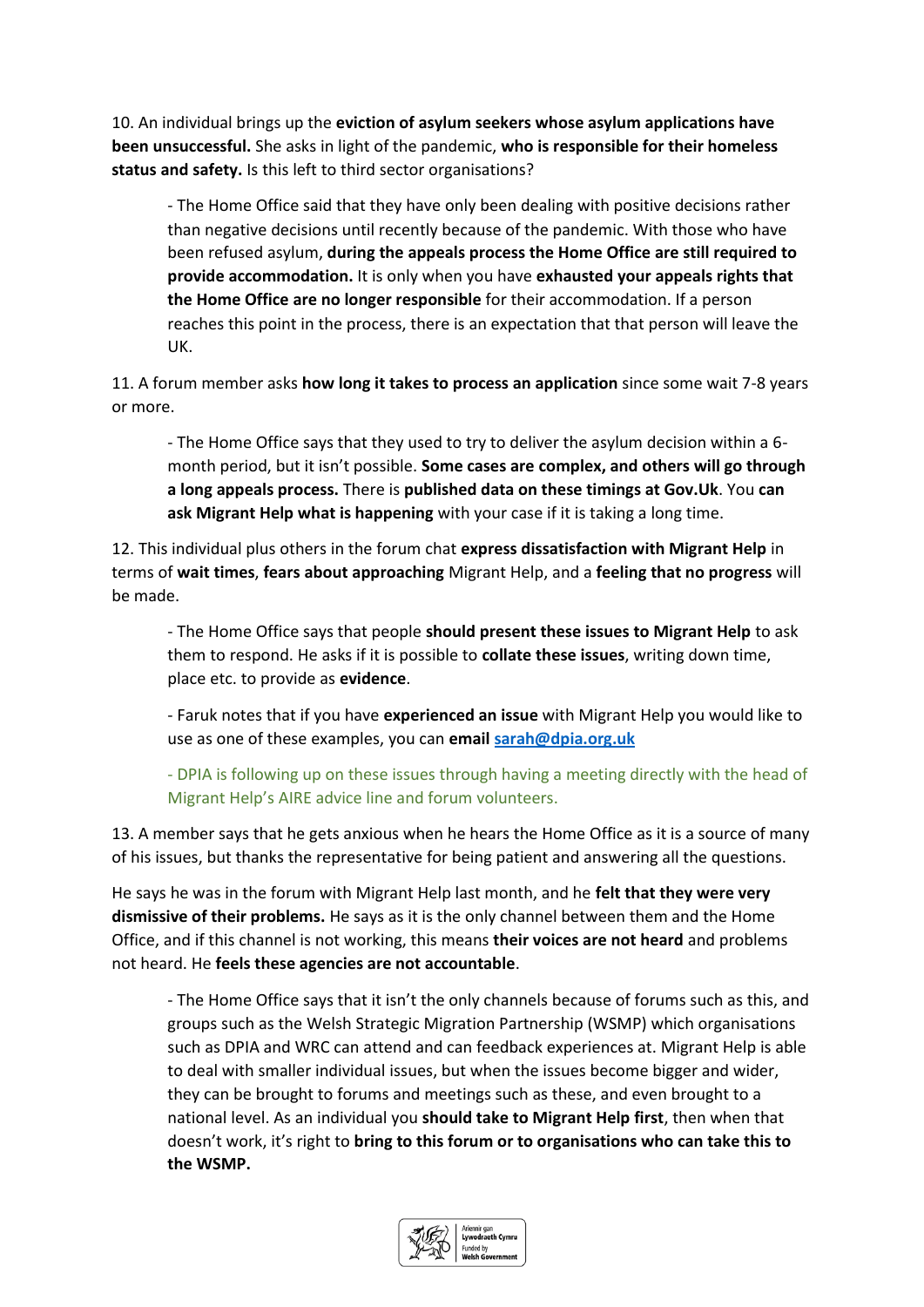- The member says that he is in the fresh claims process and that he was once **given 24 hours' notice to leave his home** of a year in Cardiff, and had no choice.

- Home Office says sometimes it is late notice, but this isn't right that this should be such short notice. He **will take this up with Clearsprings**.

14. An individual says that he is a gay man and left an environment of hate, to here to find a similar environment. There are **no safe spaces for LGBT+ asylum seekers in Cardiff**. He says they are put in the **same houses as those with homophobic and transphobic backgrounds**. He feels that no one is listening to them. He worries that it will **only be when an LGBT+ person is attacked and killed that this issue will be looked at** properly. He says that we should be preventative and stop this from happening. He is concerned about those who are vulnerable in this situation and unable to speak up for themselves like he can. **He invites the Home Office to join Glitter Cymru for a discussion** about some of these LGBT+ issues.

- Home Office says they are **currently looking at whether they provide LGBT+ accommodation.** He says there is still an issue around sourcing these properties and safeguarding. He says if you are in accommodation where the others are not accepting, they **need to be told about it, and something to be done** before anybody comes to any harm.

- The member asks **why someone should be put in that position** of risk and anxiety in the first place. **It should be an option** that is provided, so the individual can decide if they feel separate LGBT+ accommodation is needed for themselves.

- The Home Office says that there **should be the option to ask people what they want** and see if they are able to provide this. He says they are **having this conversation** at the moment as to whether they can at least establish what is required. The Home Office **accepts Glitter Cymru's invitation** to join them for a meeting.

## - Sarah is in touch with Glitter Cymru and the Home Office to arrange this meeting.

15. This member also asks **how the Home Office produces their country files**. He says that he knows that he is not safe as a gay man in his country, but the file says that it is safe for a gay man in [country], but that is **not accurate**. He also asks **what criteria the Home Office uses to determine whether they believe you're LGBT+.** The stereotypes of the gay men aren't applicable to us, as we come from countries where we have had to be hidden for our safety.

- Home Office said that he would need to **put that to the Asylum Team** instead to give accurate information.

## - DPIA has been in contact with the Home Office to hear back on this

16. A member notes that the **world is moving online**. Healthcare and colleges are online as well as many other services. It is **too expensive to be able to afford internet** on asylum support. He says they also **can't afford a TV license**. 'There is **no way to entertain ourselves**.' He hopes the Home Office can provide WiFi as this would provide this sense of connection, and allow them to access services.

- Home Office says that they **have looked at this**, and particularly under Covid. He is aware that Welsh Government is working on a solution.

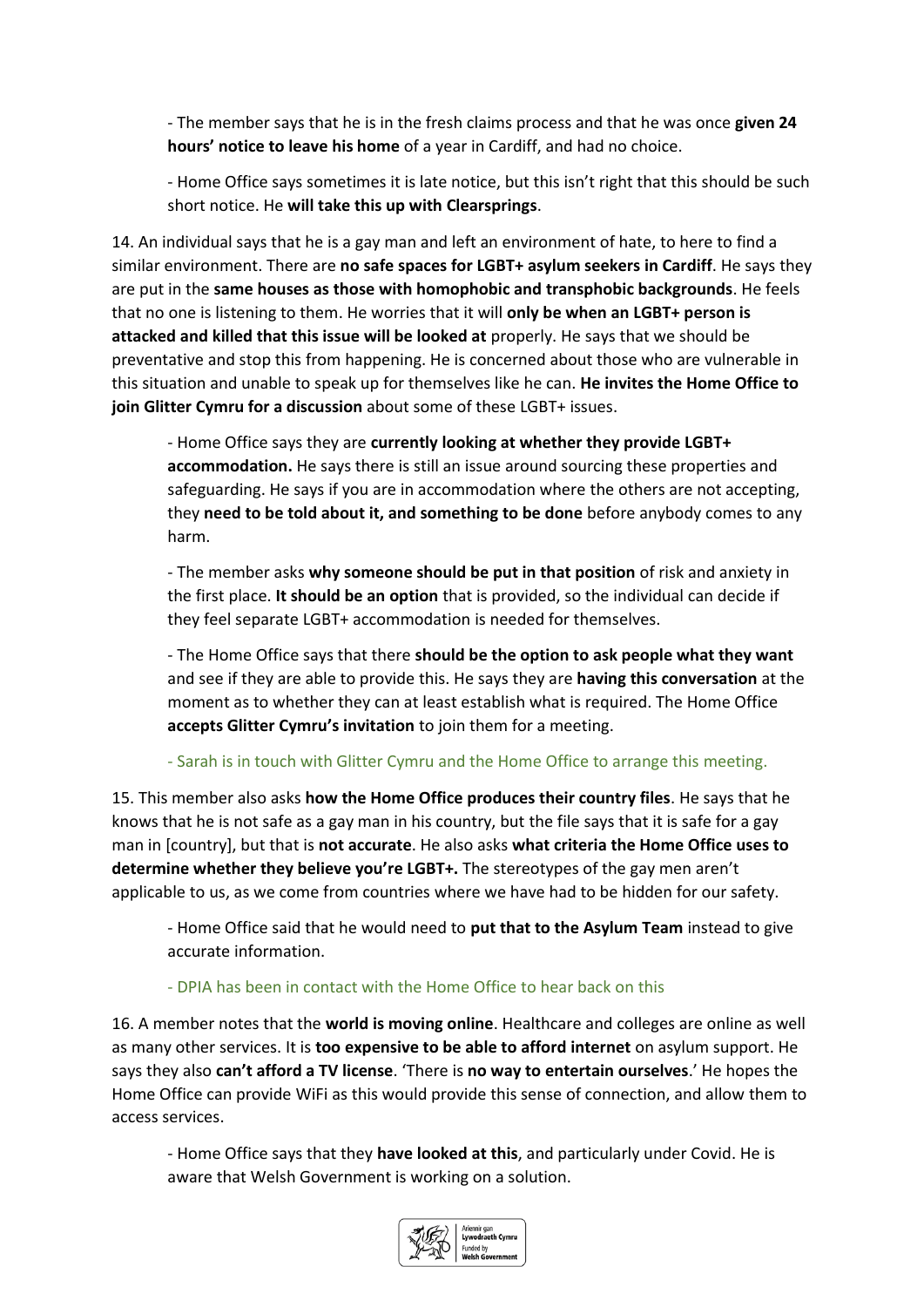- **Welsh Government says that they are trying to find some funding** to help with internet access. This wouldn't be for in hotels because that is provided by the hotel, but **for dispersal accommodation**.

17. An individual notes that the only asylum seekers allowed to work are those on the **shortage occupation list.** He asks if the Home Office are actively thinking about **giving people the right to work.** 

- Home Office says that there is **a lot of lobbying going on** to the Home Office and the policy makers. He says this is beyond his remit, but he knows **people are looking into it.**

18. A member says that **28 days is not enough time for the move on** period. Universal Credit takes six weeks and housing can take months. Why is it not possible to extend the 28 days by a month or two?

- Home Office says that this is **set in the Immigration Act** that they have to abide by, and until that act is changed this will remain the same. Again, **people have been lobbying** for this to be changed.

19. A member says she came to the UK by **family reunion**. She separated from her ex-husband and **had to claim asylum again** with two kids in June 2020. Since then she has been waiting for accommodation and financial support for herself and her children. Red Cross sometimes helped her with some money. She was a teacher for additional learning needs for seven years. She says she didn't used to stand in a queue for support with food or for agencies. She says she **finds it really hard and depressing to be waiting** for four months for all these issues.

She says that she is still waiting for her ID. She's currently **living in a friend's house** as she didn't want to be put in a hostel. When she came to the UK a year ago, she was waiting for **accommodation in hostel for many months. She got itchy skin from insects** in the bed.

She has been **waiting four months and not received an** answer. She says she feels forgotten by the Home Office. She says she doesn't really need her ID, she needs financial support, at least for her kids. She says she I can't ask the Red Cross all the time if can have money, yet the Home Office won't let her work.

When she claimed asylum, they had an hour interview in Cardiff with the home office. She asks to **receive the interview quicker** as there is lots of **pressure being a mother** with two kids, even without the financial struggles. She says that **before she could study and work to earn her own money, now she is just waiting,** and doesn't even know how long this will be for. With Covid-19 she **worries that it will be years.**

- The Home Office asks **if she's applied to financial support** whilst she's living with her friend. She **says that she did**. Her friend is giving the basics, but she also has to ask Red Cross. She also says she **has an ongoing asylum claim**.

- Home Office suggests sending DPIA the details of the case to send to him so he can have a look into the case. If someone's **destitute**, and they're **living with friends**, generally speaking, there's **no reason why they couldn't get subsistence** instead of accommodation. He says that they shouldn't be in a situation where they're relying on Red Cross or any other group to supply money if they've got an ongoing asylum claim.

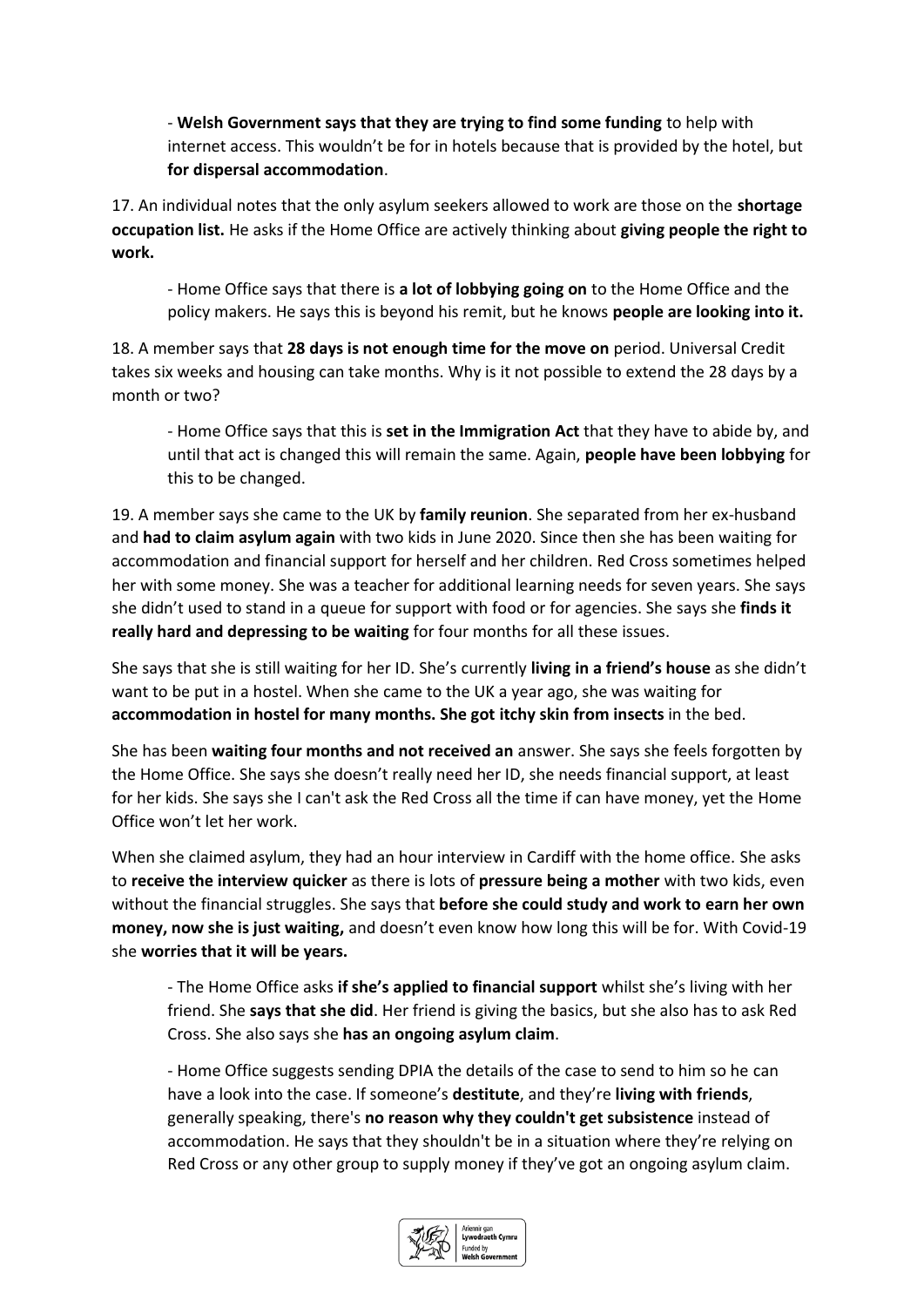- She says she cares less about the money, she **really wants them to look at her case and get her decision. 'I just really want to work.** I just want to feel like I can I can do the normal things again.' She emailed to ask if her MP if they could ask the Home Office to have a look at her case and make a decision. There was no answer from the MP and she doesn't know if he contacted the Home Office or not.

- This is in the process of being followed up with the individual and the Home Office

20. Another individual says that she **arrived in the UK in January.** She was in London before they took her to Cardiff. She has been **in Initial Accommodation for almost 8 months now.** She was in a house, then moved to many hotels. Now she has been in a hostel for over 7 months.

She got her section 95 letter in February and her **Aspen card, but this was stolen** and she couldn't get another one. She hasn't received any letter from the Home Office despite **calling Migrant Help many times.** She can't speak with the Home Office directly. She tried emailing, but they didn't contact her back. She feels she doesn't have the information and doesn't know what to do in her situation**.** Migrant Help gives her the same answers each time, and **calling them takes 2 hours** out of the day. She wants to know what will happen now.

- Home Office says if you **haven't got an Aspen card it needs to be replaced**. That can be replaced, they can sort this out.

- She says that the aspen card was stolen from her whilst she was volunteering. When she asked for another **they said she couldn't because she was in a hostel**. She has a **health problem related to diet**, and a letter from her doctor about this. They said that they would not give her this card as they **provide her with meals**.

- Home Office says that he **can't see a reason why she shouldn't have an Aspen card.** He says that they will need her to have an aspen card ready for when she moved into dispersal accommodation. She should give DPIA her details to pass to him, and he can look into the case.

- Home Office explains that people weren't getting money in hotels originally as they'd be staying for just a month. However, people have had to stay for longer because of Covid-19, but the policy still is that if you're on a full board, and you get meals and all the other sundry items, then they won't also give cash payments. They're pushing Clearsprings to find more dispersal accommodation to get people out of hotels as quickly as possible.

- This issue is being followed up with the Home Office

21. A member ask if the Home Office can commit to do a **routine check of the asylum seekers accommodation** to see the conditions, and not just rely on the accommodation providers word.

Also she feels that the **key safe in front of the accommodation flags it as for asylum seekers**, leaving them vulnerable to hate crime and racism. She asks if the Home Office can look into this.

- Home Office says that, up until March, they're **routinely checking accommodation. They do this randomly** so that Clearsprings can't just show the best. If they find anything that is not complying with the contract, this **has to be sorted within a set timeframe**. He